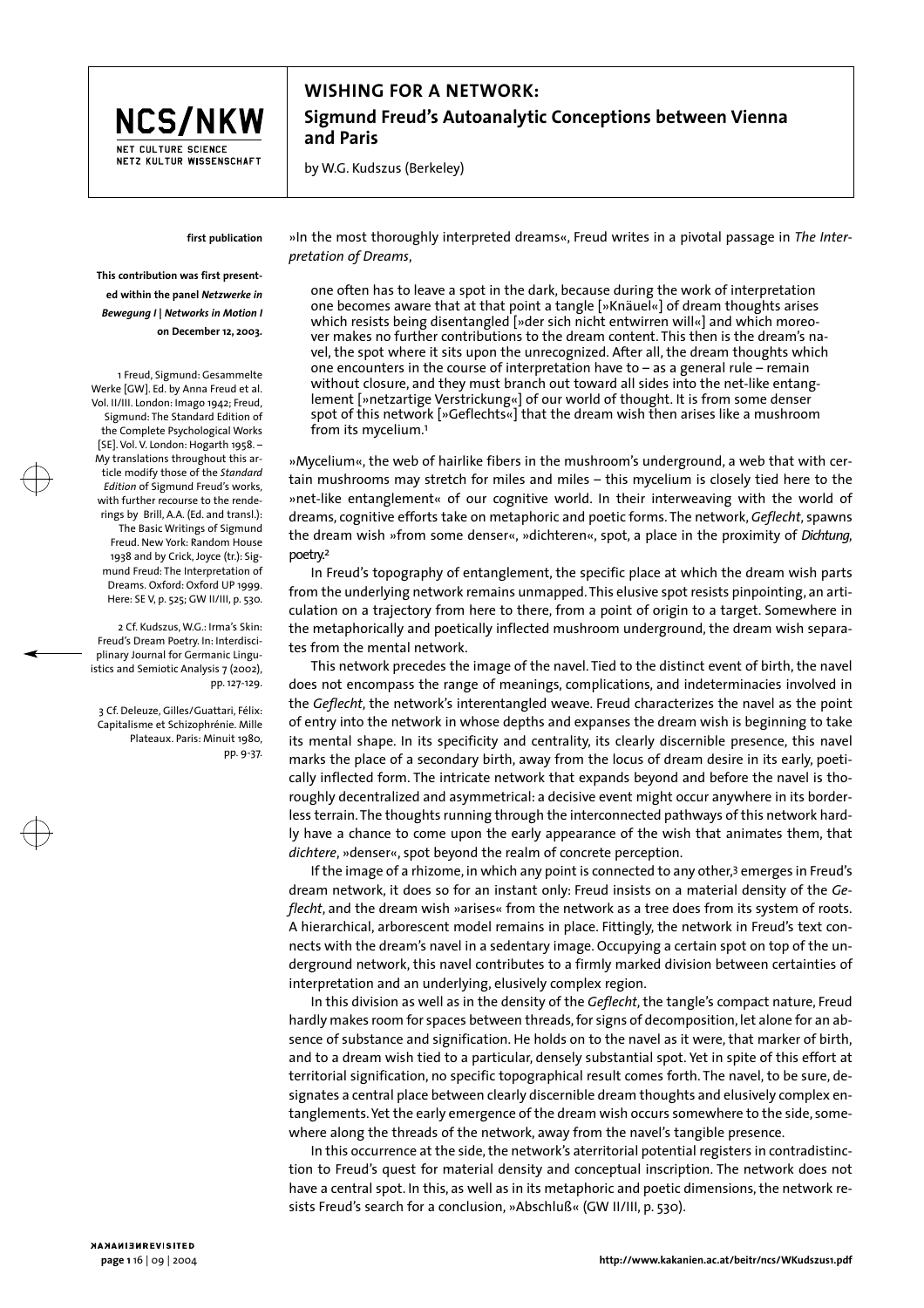

**WISHING FOR A NETWORK: SIGMUND FREUD'S AUTOANALYTIC CONCEP-TIONS BETWEEN VIENNA AND PARIS** by W.G. Kudszus (Berkeley)

4 In his insightful analysis, Solms, without focusing on the conception of the network, emphasizes the farreaching significance of Freud's scientific writings. Cf. Solms, Mark: Une introduction aux travaux neuroscientifiques de Sigmund Freud. In: Geerardyn, Filip/van de Vijver, Gertrudis (Eds.): Aux sources de la psychoanalyse. Une analyse des premiers écrits de Freud (1877-1900). Paris: L'Harmattan 1998, pp. 23-42. – For a variety of recent investigations of early Freud cf. Geerardyn/van de Vijver 1998 as well as van de Vijver, Gertrudis/Geerardyn, Filip (Eds.): The Pre-Psychoanalytic Writings of Sigmund Freud. London: Karnac 2002.

## 5 London: Imago 1952.

6 Cf. Deleuze/Guattari 1980, pp. 434- 527.

7 London: Hogarth 1962.

8 Cf. Didier Anzieu: Créer/Détruire. Paris: Dunod 1996, pp. 9-25.

9 Cf. Grinstein, Alexander: Sigmund Freud's Dreams. New York: International UP 1980, p. 434.

It is no coincidence that in his attempt at conceptualizing dream interpretation Freud employs the notion of the network. His early scientific publications, well before the beginnings of explicit psychoanalytic thought, abound with the vocabulary of the network. The seemingly factual descriptiveness of Freud's early scientific writing is strongly suggestive of his future, more theoretical work.4 In the notion of the network and in its various realizations, transformations, and permutations, key ingredients of psychoanalytic exploration begin to appear long before the latter's perceived onset.

Freud's earliest scientific publication (1877) investigates the »tissue components« (SE III, p. 227) – »gewebliche Zusammensetzung« (GW I, p. 463)5 – of sex organs in eels. His second 1877 publication analyzes »root-fibres« (SE III, p. 228) –»Wurzelfasern« (GW I, p. 464) – in fish larvae. In 1878, Freud expands on this investigation of early development in fish. His considerations draw on the vocabulary of the network in a manner structurally analogous to the mycelium passage in *The Interpretation of Dreams*. Twenty-one years will pass before the publication of *Die Traumdeutung* in November 1899, but the language of the network and of the difference between an arborescent centrality and intensely rhizomorphic, if tightly checked tendencies is already there. »Transitioning« – »durchziehende« (GW I, p. 464) – fibers are to be distinguished from those that are »adjoining« – »angelehnte« (ibid.). The latter ones, Freud formulates in a nomadically<sup>6</sup> inflected fashion, »merely mingle with«  $-$  »sich [...] bloß beimengen«  $-$  the root elements – »Wurzelelemente« (GW I, p. 464). These »elements of the roots« (SE III, p. 229)7 appear in the immediate proximity of the adjoining fibers, but for the moment the arborescent metaphor does not take over Freud's discourse. For a moment, arborescence itself seems destabilized: although in the service of structural cohesiveness, the »durchziehende« – »transitioning« – fibers share a nomadic quality with their commingling pendants.

For a moment, then, the network enters into an uncertain space between a world of roots, trees, hierarchical order, and a realm of »scattered cells« (SE III, p. 229) – »versprengten Zellen« (GW I, p. 464). These cells, whose exact location remains unknown, function as an interweavement – »Verknüpfung« (GW I, p. 464) – in the region of the spinal cord. The network implicit in this interweavement surfaces in the final sentence of Freud's text, in which fibers branch out in a variety of ways, forming forks and pathways, and finally a »very fine nerve-net« (SE III,p.229) – »Nervennetz« (GW I, p. 465). Yet at this final point, Freud once again casts his net tightly. The scattered cells give way to distinctly organized and clearly visible roots and branches. The »very fine nerve-net«, Freud observes, can be stained with »gold chloride« (SE III,p.229).

Throughout Freud's early scientific publications, the language of the network with its fibers and interweavements continues to appear, and so does the tension between arborescent and rhizomorphic conceptions. Very fine distinctions remain the explicit target of Freud's scientific enterprise, and very intricate interweavements and resistances, much like the »scattered cells« (ibid.), destabilize his effort at achieving such certainty.

The notion and the language of the network and of its divergent manifestations in hierarchical and decentralized forms not only pervades, but – more formatively – underlies Freud's early scientific and subsequent psychoanalytic work. Elusively patterned interweavements appear, for example, in the inceptions of psychoanalytic procedures between Vienna and Paris, in intercultural spaces of translation that defy topographically static definitions.

In these intercultural and interlinguistic spaces, the network exhibits holes, charged thoroughfares in its weave; Freud's prose then chokes on its more assertive pronouncements, lets go of its material fixations in flows and evacuations whose disgusting aspects illuminate and inspire a megalomaniac vision in which the text moves from the frustrations of the lecture hall in Vienna to the heights of Notre Dame from where Rabelais' Gargantua urinates onto Paris. A certain lecture in Vienna had seemed worthless to Freud, he relates in the segment on affects in *The Interpretation of Dreams*. It had been a »Vorlesung« (GW II/III, p. 473) on the connection between hysteria and the perversions, something in the manner of a reading off of material that had been there to begin with. His scholarly pronouncements, Freud feels, had been »void« or rather »disrobed« – »entkleidet« (ibid.) – »of all value«, and in this mood he visits a »Café« (ibid.) with its *accent aigu*, a nuance worth noting in light of Didier Anzieu's observations on the appearance of French inflections at the onset of psychoanalytic thought.<sup>8</sup> Having »choked« on his »Kipfel« (ibid.) in this café, Freud that night looks at Garnier's illustrations of Rabelais' *Gargantua and Pantagruel*, and reads Conrad Ferdinand Meyer's novella *Die Leiden eines Knaben* with its setting at the royal court in France. Freud's dream that night – in July or August 18989 – reads as follows: